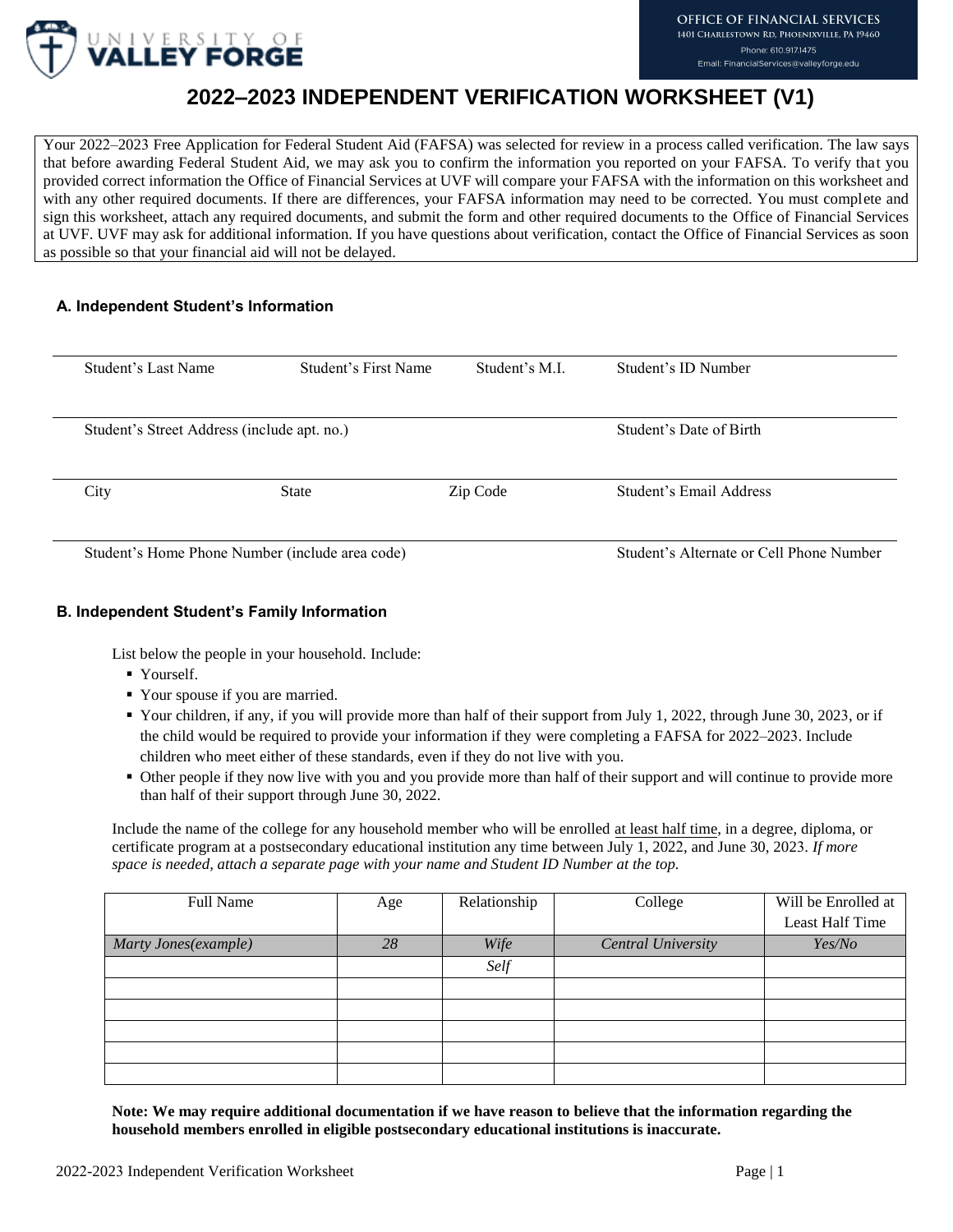

**Student's Name: Alt ID:** 

# **C. Independent Student's Income Information to Be Verified**

#### **1. Verification of 2020 Income Information for Student Tax Filers**

**Instructions:** Complete this section if the student filed or will file a 2020 IRS income tax return. The best way to verify income is by using the IRS Data Retrieval Tool (IRS DRT) that is part of FAFSA on the web at FAFSA.gov. In most cases, no further documentation is needed to verify 2020 income information that was transferred in the student's FAFSA using the IRS DRT if that information was not changed by the FAFSA filer. *If you need more information about when, or how to use the IRS Data Retrieval Tool see your financial aid administrator.*

#### **Check the box that applies:**

The student has used the IRS Data Retrieval Tool in FAFSA on the Web to transfer 2020 IRS income information into the FAFSA. *Your school will use the IRS information that was transferred in the verification process*.

The student has not yet used the IRS Data Retrieval Tool but will use the tool to transfer 2020 IRS income information into the FAFSA once 2020 IRS tax return have been filed.

The student is unable or chooses not to use the IRS Data Retrieval Tool, and the student will provide the school a copy of the **2020 IRS tax return transcript(s) or a signed copy of the 2020 income tax return and applicable schedules.**

A **2020 IRS Tax Return Transcript** may be obtained through:

- Get Transcript by MAIL Go to [www.irs.gov, u](http://www.irs.gov/)nder the Tools heading, click "Get a tax transcript." Click "Get Transcript by MAIL." Make sure to request the "IRS Tax Return Transcript" and *NOT* the "IRS Tax Account Transcript." The transcript is generally received within 10 business days from the IRS's receipt of the online request.
- Get Transcript ONLINE Go to [www.irs.gov, u](http://www.irs.gov/)nder the Tools heading, click "Get a tax transcript." Click"Get Transcript ONLINE." Make sure to request the "IRS Tax Return Transcript" and *NOT* the "IRS TaxAccount Transcript." To use the Get Transcript Online tool, the user must have (1) access to a valid email address, (2) a textenabled mobile phone (pay-as-you-go plans cannot be used) in the user's name, and (3) specific financial account numbers (such as a credit card number or an account number for a home mortgage or auto loan). The transcript displays online upon successful completion of the IRS's two-step authentication.
- Automated Telephone Request 1-800-908-9946. Transcript is generally received within 10 business days from the IRS's receipt of the telephone request.
- Paper Request Form IRS Form 4506T-EZ or IRS Form 4506-T. The transcript is generally received within 10 business days from the IRS's receipt of the paper request form.

If the student and spouse filed separate 2020 IRS income tax returns, the IRS DRT cannot be used and the **2020 IRS Tax Return Transcript(s)** must be provided for each.

Check here if a **2020 IRS Tax Return Transcript(s)** is provided.

Check here if a **2020 IRS Tax Return Transcript(s)** will be provided later.

2. **Verification of 2020 Income Information for Students with Unusual Circumstances**

Complete this section if the student has filed or will file a 2020 income tax return with any of the following circumstances.

#### **Check the box that applies:**

The student is required to file a 2020 IRS income tax return and has been granted a filing extension by the IRS, must provide.

 A copy of the IRS's approval of an extension beyond the automatic six-month extension if the individual requested an additional extension of the filing time for tax year 2020;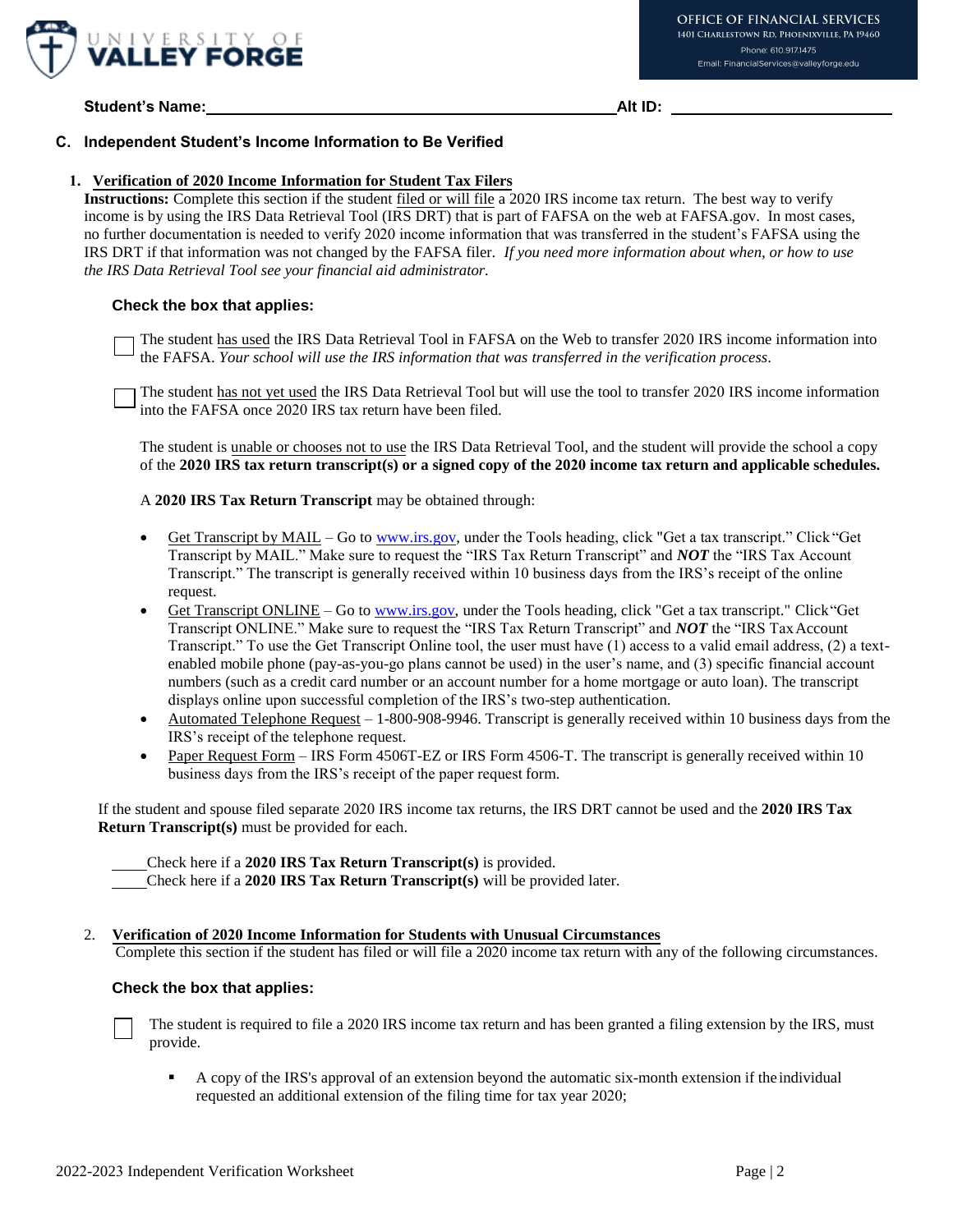

# **Student's Name: Alt ID:**

- Verification of Non-Filing Letter (confirmation that the tax return has not yet been filed) from the IRS or other relevant tax authority dated on or after October 1, 2021; or a signed statement certifying that the individual attempted to obtain the VNF from the IRS and was unable to obtain the required documentation.
- A copy of IRS Form W–2 for each source of employment income received for tax year 2020 *and*,
- If self-employed, a signed statement certifying the amount of the individual's Adjusted Gross Income (AGI) and the U.S. income tax paid for tax year 2020.

The student has filed an amended IRS income tax return for tax year 2020, must provide:

- A 2020 RS Tax Return Transcript (that will only include information from the original tax return and does not have to be signed), or any other IRS tax transcript(s) that includes all of the income and tax information required to be verified; *and*
- A signed copy of the 2020 IRS Form 1040X, "Amended U.S. Individual Income Tax Return," that was filed with the IRS.

The student was the victim of IRS tax-related identity theft, must provide:

- A Tax Return Database View (TRDBV) transcript obtained from the IRS, or any other IRS tax transcript(s)that includes all of the income and tax information required to be verified; *and*
- A statement signed and dated by the tax filer indicating that he or she was a victim of IRS tax-related identity theft and that the IRS is aware of the tax-related identity theft.

## 3. **Verification of 2020 Income Information for Student Nontax Filers**

Complete this section if the **student, will not file** and is **not required** to file a 2020income tax return with the IRS.

#### **Check the box that applies:**

The student (and spouse if married) was not employed and had no income earned from work in 2019.

The student (and/or spouse if married) was employed in 2020 and has listed below the names of all employers, the amount earned from each employer in 2020, and whether an IRS W-2 form is provided. Copies of all 2020 W-2 forms issued to you (and spouse if married) by employers must be provided. *List every employer even if the employer did not issue an IRS W-2 form. If more space is needed, attach a separate page with your name and student ID number at the top*.

| Employer's Name                 | 2020 Amount Earned | IRS W-2 Provided? |
|---------------------------------|--------------------|-------------------|
| Suzy's Auto Body Shop (example) | \$2,000.00         | Yes               |
|                                 |                    |                   |
|                                 |                    |                   |
|                                 |                    |                   |

**Additionally, you must provide documentation from the IRS or other relevant tax authority dated on or after October 1, 2020 that indicates a 2020 income tax return was not filed with the IRS or other relevant tax authority.**

Check here if confirmation of non-filing is provided.

*Attach it to this document with the student's name and Student ID at the top.* 

Check here if confirmation of non-filing will be provided later.